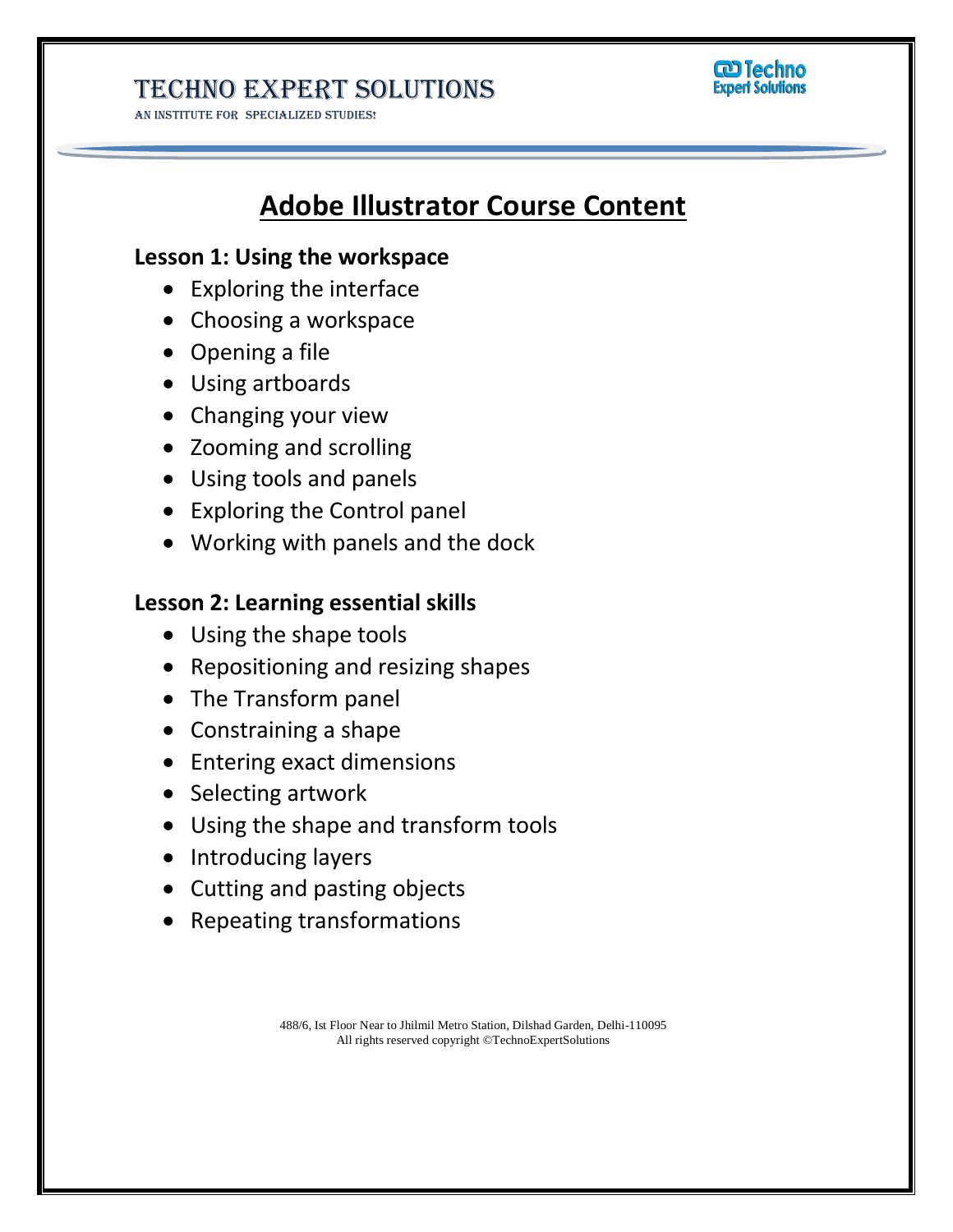## Techno Expert Solutions

AN INSTITUTE FOR SPECIALIZED STUDIES!



### **Lesson 3: Adding color**

- Exploring the Appearance panel
- Changing colors
- Adding effects
- Using Live
- Paint Adding a symbol
- Saving swatches
- Selecting the same color
- Creating a color group
- Using the Color panel
- Adding Pantone colors

### **Lesson 4: Using the drawing tools**

- Understanding the Pen tool Straight, curved and hinged lines Tracing images
- Creating a tracing template
- Working with Image
- Trace Using the Line, Pencil and Eraser tools
- Editing existing paths
- Adding and removing points
- Cutting and joining paths
- The Shape Builder

#### **Lesson 5: Additional color options**

- Adding tonal values with gradients
- Customizing an existing gradient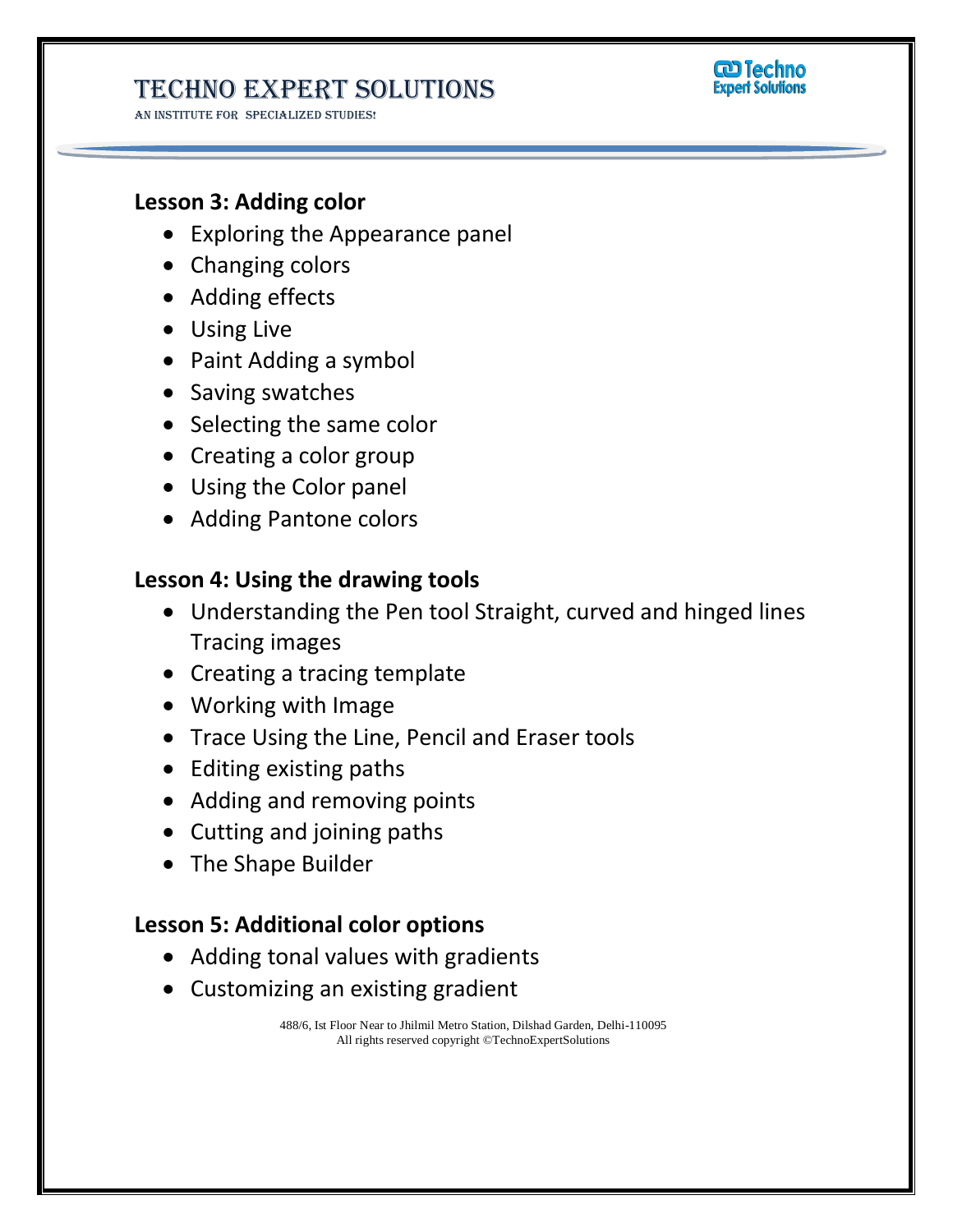## Techno Expert Solutions

AN INSTITUTE FOR SPECIALIZED STUDIES!



- Saving a gradient
- Using the Gradient panel
- Updating a gradient
- Creating a pattern
- Applying a pattern
- Editing a pattern
- Locating existing patterns
- Using the Color Guide
- **Lesson 6: Adding and formatting text Formatting text** Paragraph formatting
- Using paragraph and character styles
- Editing styles
- Putting text on a path
- Warping text
- Putting text in a shape
- Creating outlines
- Checking spelling
- Using Find and Replace

### **Lesson 7: Using layers**

- Getting to know the
- Layers panel
- Using layers to organize an illustration
- Selecting using the Layers panel
- Creating new layers